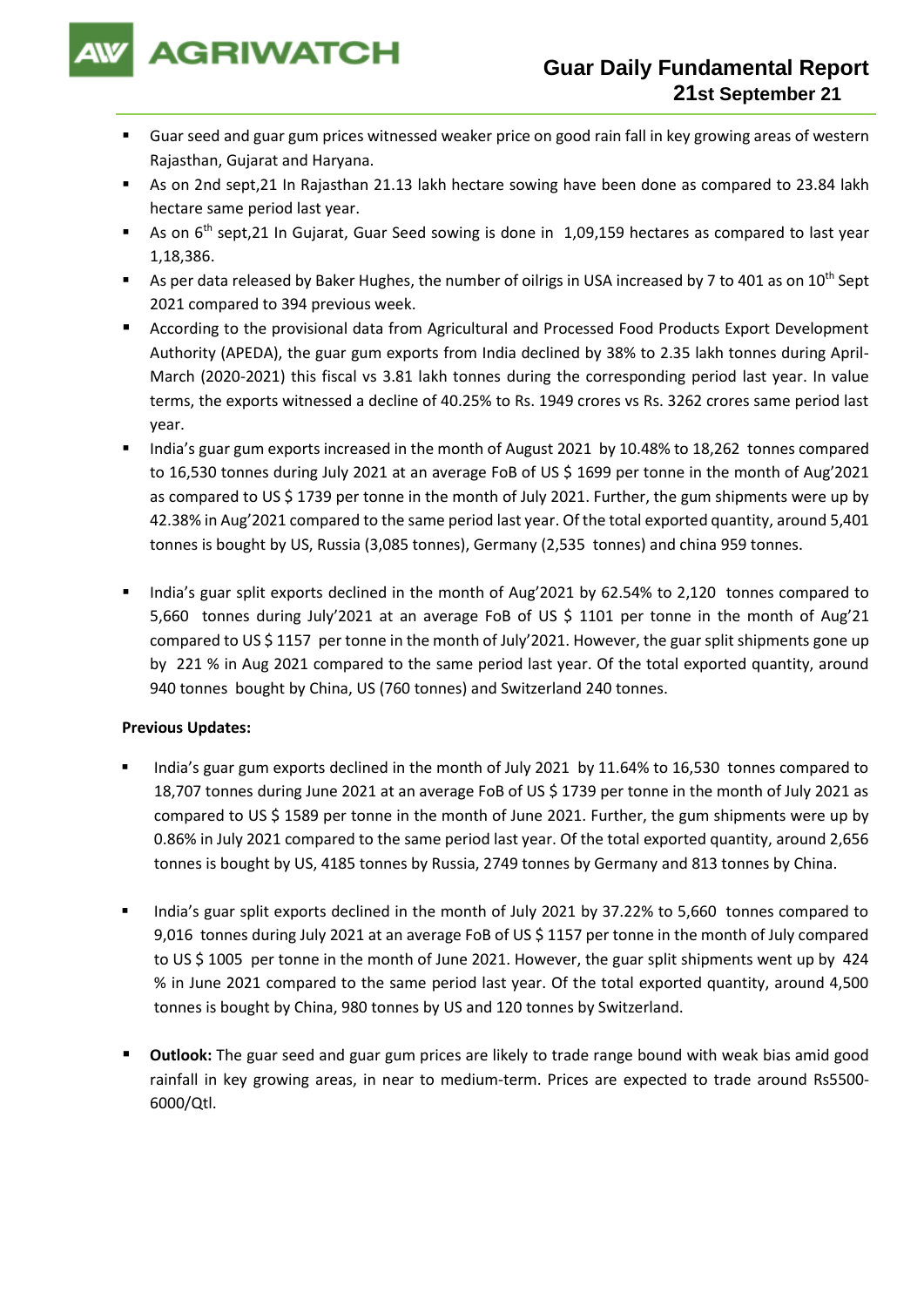

**21st September 21**

| <b>NCDEX-FUTURES MARKET - Guar Seed</b> |         |      |             |      |              |               |          |           |        |
|-----------------------------------------|---------|------|-------------|------|--------------|---------------|----------|-----------|--------|
| Contract                                | $+/-$   | Open | <b>High</b> | Low  | <b>Close</b> | <b>Volume</b> | Change   | <b>OI</b> | Change |
| <b>Oct-21</b>                           | $-2.46$ | 5875 | 5882        | 5651 | 5925         | 39540         | $-16520$ | 48450     | $-680$ |
| <b>Nov-21</b>                           | $-2.30$ | 5841 | 5843        | 5675 | 5912         | 3125          | $-1430$  | 6400      | 715    |

| NCDEX-FUTURES MARKET- Guar Gum |         |             |             |      |              |               |         |           |          |
|--------------------------------|---------|-------------|-------------|------|--------------|---------------|---------|-----------|----------|
| <b>Contract</b>                | +/-     | <b>Open</b> | <b>High</b> | Low  | <b>Close</b> | <b>Volume</b> | Change  | <b>OI</b> | Change   |
| <b>Oct-21</b>                  | $-1.96$ | 9600        | 9600        | 9213 | 9700         | 20560         | $-2800$ | 47585     | $-2.160$ |
| <b>Nov-21</b>                  | $-2.03$ | 9715        | 9715        | 9343 | 9808         | 2320          | 140     | 3420      | 705      |

| <b>Guar seed Stock Position &amp; EDD:</b> |           |                   |                      |                |  |  |  |
|--------------------------------------------|-----------|-------------------|----------------------|----------------|--|--|--|
|                                            | Demat     | <b>In-Process</b> | <b>Total</b>         | <b>EDD</b>     |  |  |  |
| <b>Stocks</b>                              | 18-Sep-21 | 18-Sep-21         | <b>18-Sep-</b><br>21 | 14-Sep-21      |  |  |  |
| <b>Bikaner</b>                             | 8689      | 20                | 8709                 | 9946           |  |  |  |
| <b>Deesa</b>                               | ۰         | ٠                 | -                    | $\blacksquare$ |  |  |  |
| Sri Ganganagar                             | 1311      | ۰                 | 1311                 | 1253           |  |  |  |
| Jodhpur                                    | 90        | ۰                 | 90                   | 99             |  |  |  |
| <b>Nokha</b>                               |           | ۰                 |                      |                |  |  |  |

| <b>Guar Gum Stock Position &amp; EDD:</b> |                |                   |                      |            |  |  |  |  |
|-------------------------------------------|----------------|-------------------|----------------------|------------|--|--|--|--|
|                                           | <b>Demat</b>   | <b>In-Process</b> | <b>Total</b>         | <b>EDD</b> |  |  |  |  |
| <b>Stocks</b>                             | 18-Sep-21      | 18-Sep-21         | <b>18-Sep-</b><br>21 | 14-Sep-21  |  |  |  |  |
| Deesa                                     | ۰              | ۰                 |                      | ۰          |  |  |  |  |
| <b>Bikaner</b>                            | 3342           |                   | 3342                 | 3283       |  |  |  |  |
| Jodhpur                                   | 9591           |                   | 9591                 | 10417      |  |  |  |  |
| <b>Nokha</b>                              | 4861           | ٠                 | 4861                 | 5210       |  |  |  |  |
| Sri Ganganagar                            | 90             | ٠                 | 90                   | 90         |  |  |  |  |
|                                           |                |                   | <b>20-Sep-21</b>     |            |  |  |  |  |
| <b>Churi and Korma Prices:</b>            |                | 20-Sep-21         |                      |            |  |  |  |  |
| <b>Commodity</b>                          | <b>Center</b>  |                   | Rs./75 kg.           |            |  |  |  |  |
| <b>Churi</b>                              | Jodhpur        |                   | 2344                 |            |  |  |  |  |
| <b>Korma</b>                              | Jodhpur        | 3935              |                      |            |  |  |  |  |
| Churi                                     | Sri Ganganagar |                   |                      | 1800       |  |  |  |  |
| Korma                                     | Sri Ganganagar |                   |                      | 2950       |  |  |  |  |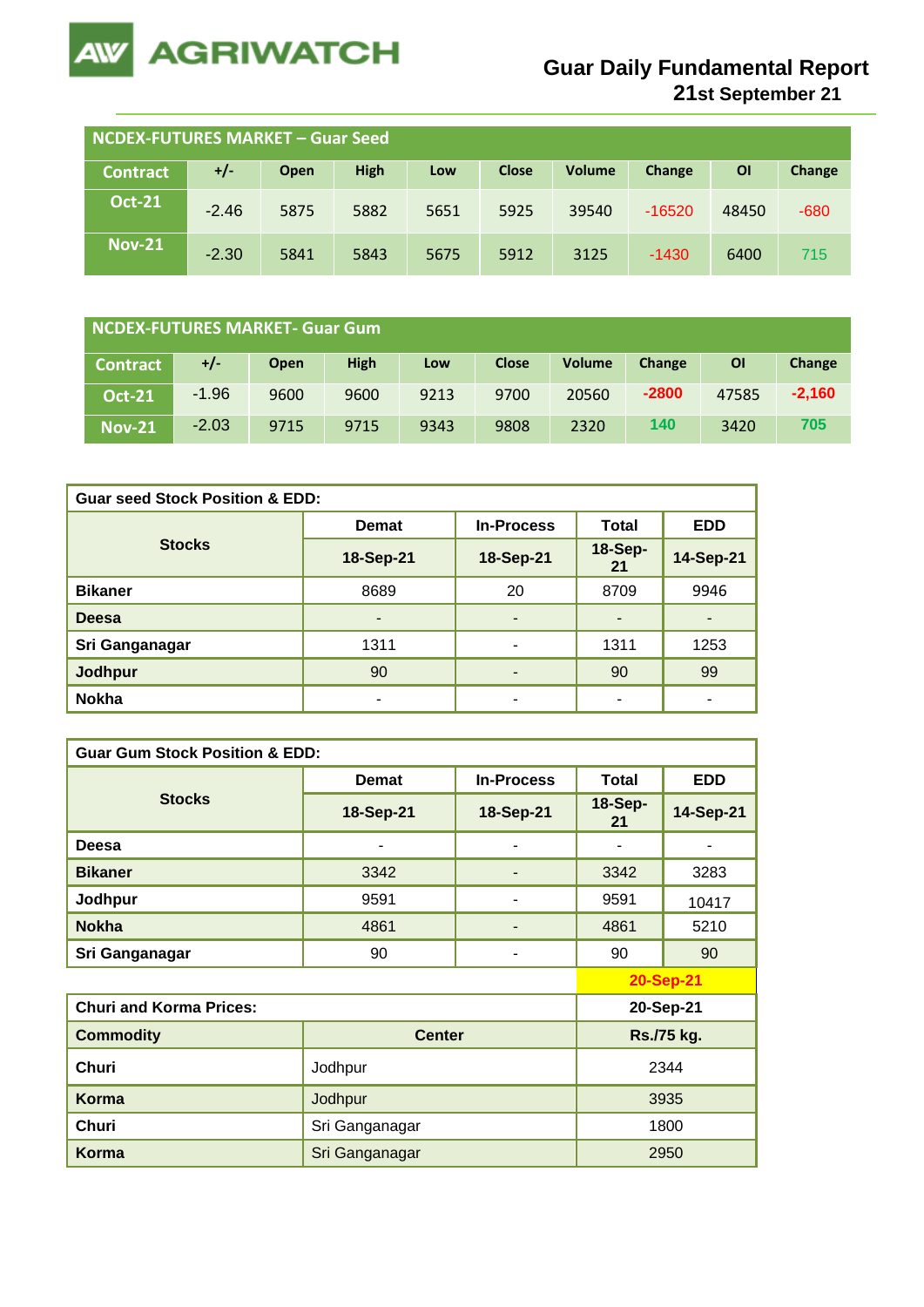

| <b>Guar Export Prices:</b>         | 20-Sep-21                   | 20-Sep-21     |               |
|------------------------------------|-----------------------------|---------------|---------------|
|                                    | <b>Variety</b>              | Value (Rs/Kg) | Value (\$/MT) |
| <b>Guargum/Split (Mundra Port)</b> |                             | 63            | 854           |
|                                    | 200 Mesh 5000<br><b>CPS</b> | 80            | 1084          |
| <b>Guargum Powder</b>              | 200 Mesh 3500<br><b>CPS</b> | 75            | 1016          |
|                                    | Meal 40%                    | 30            | 407           |
| <b>Guargum Meal</b>                | <b>Meal 50%</b>             | 43            | 583           |

| <b>Guar Seed Prices at Key Spot Markets:</b> |                 |                           |                      |                                                         |                                                                                                                                                                                                                    |  |  |  |
|----------------------------------------------|-----------------|---------------------------|----------------------|---------------------------------------------------------|--------------------------------------------------------------------------------------------------------------------------------------------------------------------------------------------------------------------|--|--|--|
| <b>Commodity</b>                             |                 |                           |                      | <b>Prices (Rs/Qtl)</b>                                  |                                                                                                                                                                                                                    |  |  |  |
| <b>Guar Seed</b>                             | <b>District</b> | <b>Centre</b>             | <b>20-Sep-</b><br>21 | <b>18-Sep-</b><br>21                                    |                                                                                                                                                                                                                    |  |  |  |
|                                              | Jodhpur         | Jodhpur (Loose)           | 5500                 | 5600                                                    | $-100$                                                                                                                                                                                                             |  |  |  |
|                                              |                 | Jodhpur(Delivery)         | 5775                 | 5880                                                    | $-105$                                                                                                                                                                                                             |  |  |  |
|                                              |                 | Sri-Ganganagar(Loose)     | 5500                 | 6200                                                    | $-700$                                                                                                                                                                                                             |  |  |  |
|                                              |                 | Sri-Ganganagar (Delivery) | 5650                 | 6350                                                    | $-700$                                                                                                                                                                                                             |  |  |  |
|                                              | Sri-Ganganagar  | Rawla (Loose)             | <b>NR</b>            | <b>NR</b>                                               | $\blacksquare$                                                                                                                                                                                                     |  |  |  |
|                                              |                 | Gharsana (Loose)          | <b>NA</b>            | <b>NA</b>                                               | $\blacksquare$                                                                                                                                                                                                     |  |  |  |
|                                              |                 | Raisinghnagar (Loose)     | <b>NA</b>            | <b>NA</b>                                               | <b>Change</b><br><b>Unch</b><br><b>Unch</b><br>$-100$<br>$-105$<br>$\blacksquare$<br>$-400$<br>$-180$<br>$-189$<br>$\blacksquare$<br>$-150$<br>$\blacksquare$<br>$\blacksquare$<br>$-450$<br>$-473$<br><b>Unch</b> |  |  |  |
|                                              |                 | Bikaner (Loose)           | 5700                 | 5700                                                    |                                                                                                                                                                                                                    |  |  |  |
| Rajasthan                                    |                 | Bikaner (Delivery)        | 5985                 | 5985                                                    |                                                                                                                                                                                                                    |  |  |  |
|                                              |                 | Nokha(Loose)              | 5700                 | 5800                                                    |                                                                                                                                                                                                                    |  |  |  |
|                                              | <b>Bikaner</b>  | Nokha (Delivery)          | 5985                 | 6090                                                    |                                                                                                                                                                                                                    |  |  |  |
|                                              |                 | Khajuwala (Loose)         | 5800                 | Closed                                                  |                                                                                                                                                                                                                    |  |  |  |
|                                              |                 | Khajuwala (Delivery)      | 6090                 | Closed                                                  |                                                                                                                                                                                                                    |  |  |  |
|                                              |                 | Lunkaransar (Loose)       | 5400                 | 5800<br>5580<br>5859<br><b>NR</b><br>NR.<br>5850<br>NR. |                                                                                                                                                                                                                    |  |  |  |
|                                              |                 | Hanumangarh (Loose)       | 5400                 |                                                         |                                                                                                                                                                                                                    |  |  |  |
|                                              |                 | Hanumangarh (Delivery)    | 5670                 |                                                         |                                                                                                                                                                                                                    |  |  |  |
|                                              | Hanumangarh     | Nohar (Loose)             | <b>NR</b>            | N <sub>R</sub><br>6350<br>6668<br>6000                  |                                                                                                                                                                                                                    |  |  |  |
|                                              |                 | Pilibanga (Loose)         | <b>NR</b>            |                                                         |                                                                                                                                                                                                                    |  |  |  |
|                                              | <b>Nagaur</b>   | Nagaur (Loose)            | 5700                 |                                                         |                                                                                                                                                                                                                    |  |  |  |
|                                              | <b>Churu</b>    | Churu (Delivery)          | <b>NR</b>            |                                                         |                                                                                                                                                                                                                    |  |  |  |
|                                              | <b>Alwar</b>    | Alwar (Loose)             | <b>NR</b>            |                                                         |                                                                                                                                                                                                                    |  |  |  |
|                                              | <b>Hisar</b>    | Adampur (Loose)           | 5900                 |                                                         |                                                                                                                                                                                                                    |  |  |  |
| Haryana                                      |                 | Adampur (Delivery)        | 6195                 |                                                         |                                                                                                                                                                                                                    |  |  |  |
|                                              | <b>Bhiwani</b>  | Bhiwani (Delivery)        | 6000                 |                                                         |                                                                                                                                                                                                                    |  |  |  |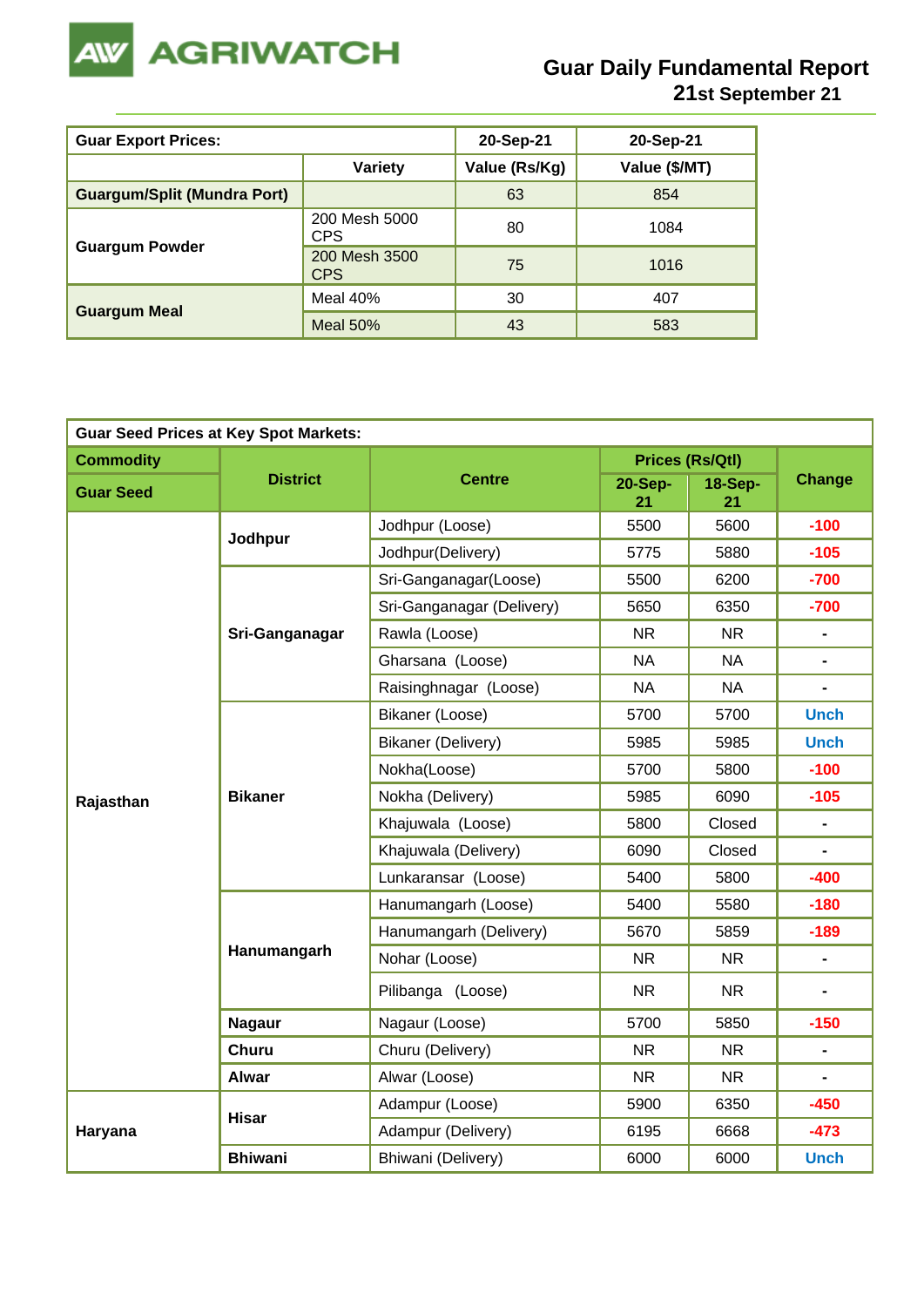

|                       |                    | Siwani (Loose)      | 5600      | 5700      | $-100$         |
|-----------------------|--------------------|---------------------|-----------|-----------|----------------|
|                       | <b>Sirsa</b>       | Sirsa (Loose)       | 5300      | 5400      | $-100$         |
|                       |                    | Dhabwali (Loose)    | <b>NR</b> | <b>NR</b> | $\blacksquare$ |
|                       |                    | Dhabwali (Delivery) | <b>NR</b> | <b>NR</b> | $\blacksquare$ |
|                       |                    | Ellanabad (Loose)   | <b>NR</b> | <b>NR</b> | $\blacksquare$ |
|                       | <b>Fatehabad</b>   | Fatehabad (Loose)   | 5600      | 5600      | <b>Unch</b>    |
|                       | <b>Banaskantha</b> | Deesa (Loose)       | <b>NA</b> | NA.       |                |
|                       | Patan              | Patan (Loose)       | Closed    | 5455      | $\blacksquare$ |
| Gujarat               | Rajkot             | Rajkot (Loose)      | <b>NA</b> | 5500      | $\blacksquare$ |
|                       | Jamnagar           | Dhrol (Loose)       | <b>NA</b> | <b>NA</b> | $\blacksquare$ |
| <b>Madhya Pradesh</b> | <b>Gwalior</b>     | Dabra (Loose)       | <b>NA</b> | <b>NA</b> | $\blacksquare$ |
| <b>Guar Gum</b>       |                    |                     |           |           |                |
|                       | Jodhpur            | Jodhpur             | 9500      | 9800      | $-300$         |
| Rajasthan             | <b>Alwar</b>       | Alwar               | <b>NR</b> | <b>NR</b> | $\blacksquare$ |
|                       | Hanumangarh        | Nohar               | <b>NR</b> | <b>NR</b> | $\blacksquare$ |
|                       | <b>Bhiwani</b>     | <b>Bhiwani</b>      | 10000     | 9800      | 200            |
|                       |                    | <b>Sirsa</b>        | 9400      | 9700      | $-300$         |
| Haryana               | <b>Sirsa</b>       | Dhabwali            | <b>NR</b> | <b>NR</b> | $\blacksquare$ |
|                       |                    | Ellanabad           | <b>NR</b> | <b>NR</b> | -              |
|                       | Fatehabad          | Fatehabad           | 9800      | 9800      | <b>Unch</b>    |

| <b>Guar Seed Arrivals in Key Centers</b> |                 |                |                            |                      |                |  |  |
|------------------------------------------|-----------------|----------------|----------------------------|----------------------|----------------|--|--|
| <b>Commodity</b>                         |                 |                | <b>Arrivals (Quintals)</b> |                      |                |  |  |
| <b>Guar Seed</b>                         | <b>District</b> | <b>Centre</b>  | 20-Sep-<br>21              | <b>18-Sep-</b><br>21 |                |  |  |
|                                          | Jodhpur         | Jodhpur        | <b>NA</b>                  | <b>NA</b>            |                |  |  |
|                                          |                 | Sri-Ganganagar | 200                        | <b>NA</b>            | $\blacksquare$ |  |  |
|                                          |                 | Rawla          | NR                         | <b>NR</b>            |                |  |  |
|                                          | Sri-Ganganagar  | Gharsana       | <b>NA</b>                  | <b>NA</b>            |                |  |  |
|                                          |                 | Raisinghnagar  | <b>NA</b>                  | <b>NA</b>            | $\blacksquare$ |  |  |
|                                          |                 | <b>Bikaner</b> | 100                        | 100                  | <b>Unch</b>    |  |  |
|                                          | <b>Bikaner</b>  | Nokha          | 150                        | 200                  | $-50$          |  |  |
| Rajasthan                                |                 | Khajuwala      | 50                         | Closed               | Ξ.             |  |  |
|                                          |                 | Lunkaransar    | 100                        | 100                  | <b>Unch</b>    |  |  |
|                                          |                 | Hanumangarh    | 100                        | 125                  | $-25$          |  |  |
|                                          | Hanumangarh     | Nohar          | NR                         | NR.                  | $\blacksquare$ |  |  |
|                                          |                 | Pilibanga      | NR                         | <b>NR</b>            | Change         |  |  |
|                                          | <b>Nagaur</b>   | Nagaur         | <b>NA</b>                  | <b>NA</b>            |                |  |  |
|                                          | <b>Churu</b>    | Churu          | <b>NR</b>                  | <b>NR</b>            |                |  |  |